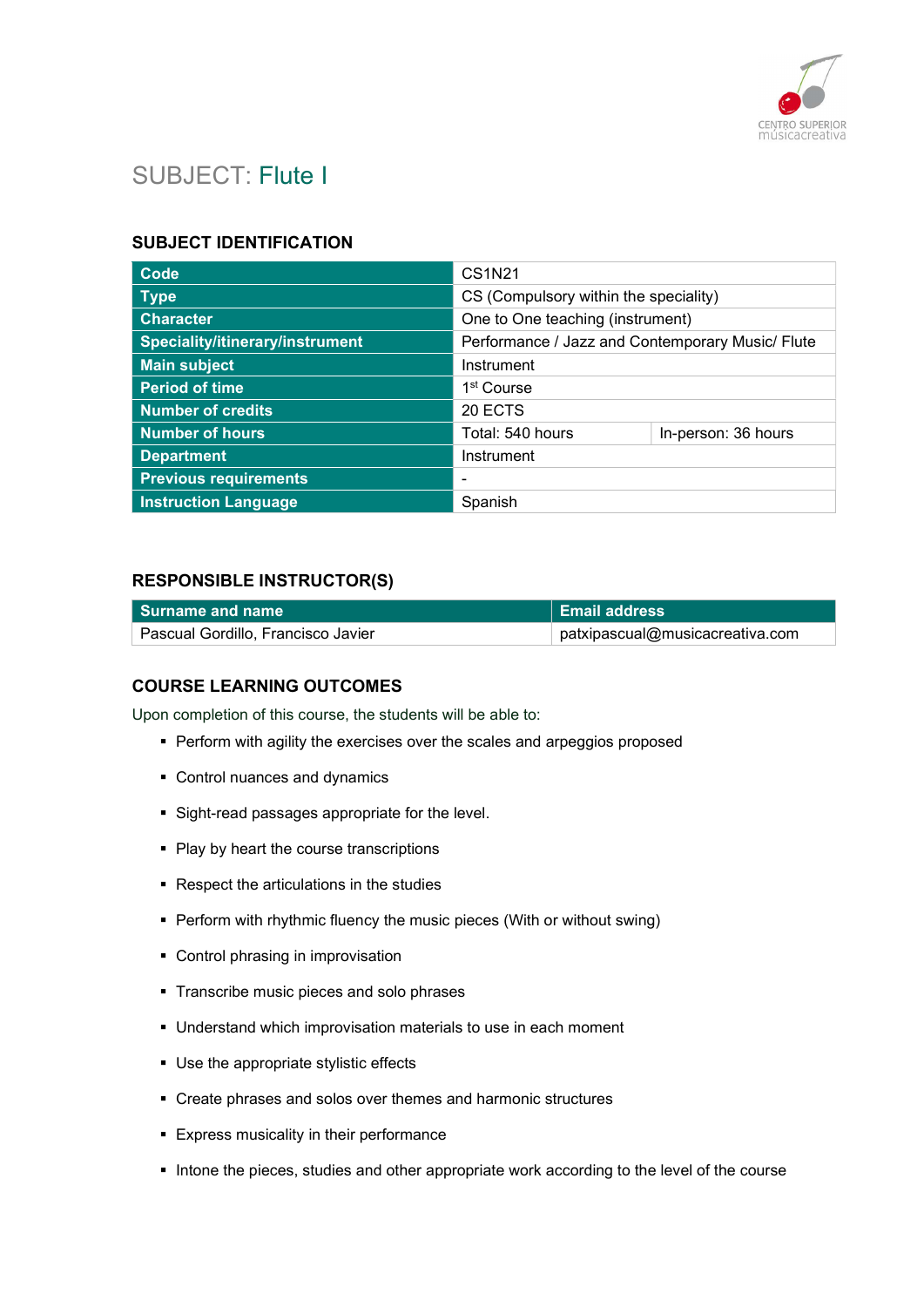

- Control intonation
- Use contemporary techniques

# COURSE CONTENT

| <b>Thematic blocks</b>                              | <b>Theme/Repertoire</b>                                                                                                                    |
|-----------------------------------------------------|--------------------------------------------------------------------------------------------------------------------------------------------|
|                                                     | Theme 1. Major and natural minor scales.                                                                                                   |
| I.- Scales                                          | Theme 2. Minor melodic and harmonic chords                                                                                                 |
|                                                     | Theme 3. Intervallic exercises in all the studied major and minor<br>scales                                                                |
|                                                     | Theme 4. Blues and pentatonic scales                                                                                                       |
|                                                     | Theme 1. Triads (all the inversions): major, minor, augmented,<br>diminished, sus4                                                         |
| II. - Arpeggios                                     | Theme 2. Tetrads: Maj7; m7; m7b5; dim7; 7; 7sus4; m6                                                                                       |
|                                                     | Theme 3. Sequences of arpeggios by circles of fifths, descending.                                                                          |
| III. - Arpeggios y guide<br>tones in basic harmonic | Theme 1. Major key: IV, V, I - II, V, I - I, VI, II, V and minor key: I-,<br>bVI, II <sup>ø</sup> , V, I with guide tones (all the tones). |
| progressions                                        | Theme 2. Twelve bar Blues                                                                                                                  |
|                                                     | Theme 1. Course studies and transcriptions                                                                                                 |
|                                                     | Theme 2. Course themes with improvisations produced by the student                                                                         |
| IV. - Repertoire<br>performance                     | Theme 3. Performance reinforcement of the themes with their<br>improvisation parts within the combo repertoire.                            |
|                                                     | Theme 4. Preparation of the final course recital.                                                                                          |
|                                                     | Theme 1. Tonalization: triad inversions, passing notes and<br>chromatic notes                                                              |
|                                                     | Theme 2. Blues. Major and minor blues scales. Stylistic resources.                                                                         |
| <b>Melodic</b><br>V.<br>resources,                  | Theme 3. Outlines. 251 and Progressions per cycle of fifths                                                                                |
| improvisation                                       | Theme 4. Minor pentatonic and minor 6                                                                                                      |
|                                                     | Theme 5. Digital patterns 1235 y 1345, Permutations.                                                                                       |
|                                                     | Theme 6. Modal improvisation                                                                                                               |
|                                                     | Theme 1. Practice of studies, solos and theme sight-reading                                                                                |
| VI. - Reading                                       | Theme 2. Improvisation practice at sight over chord symbols                                                                                |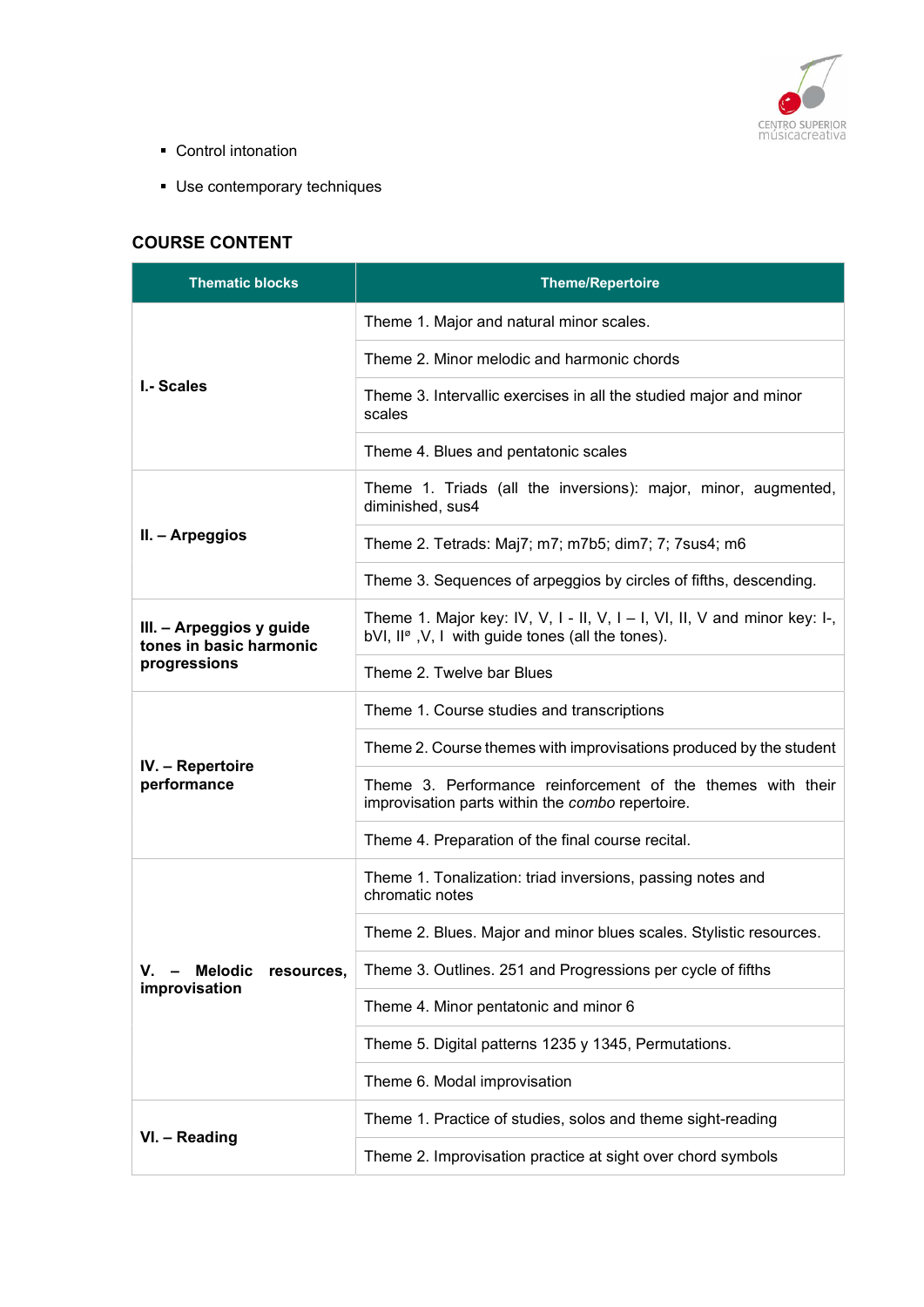

|                                                  | Theme 3. Improvisation practice over sequences without<br>preparation. Improvisation by ear. |
|--------------------------------------------------|----------------------------------------------------------------------------------------------|
|                                                  | Theme 1. Studies and themes intonation                                                       |
| VII. - Ear training applied to<br>the instrument | Theme 2. Scales and chords intonation                                                        |
|                                                  | Theme 3. Transcriptions                                                                      |
| VIII. - Concepts                                 | Sound, articulations, effects, and nuances                                                   |
| IX. – Classic Repertoire                         | Review of classic music pieces as technic and stylistic resources                            |

### STUDENT´S STUDY HOURS PLANNING

| <b>Activity type</b>                                           | <b>Total hours</b>   |
|----------------------------------------------------------------|----------------------|
| <b>Theoretic activities</b>                                    | 5 hours              |
| <b>Practice activities</b>                                     | 25 hours             |
| Other training mandatory activities (seminars, workshops etc.) | 4 hours              |
| <b>Test taking</b>                                             | 2 hours              |
| <b>Student self-study hours 4</b>                              | 480 hours            |
| <b>Practice preparation</b>                                    | 24 hours             |
| Total of student working hours                                 | $36+504 = 540$ hours |

### **METHODOLOGY**

| <b>Theoretical activities</b>                                                | Theoretical/conceptual explanations and analysis of different<br>examples coming from all the most relevant music styles.                                                            |
|------------------------------------------------------------------------------|--------------------------------------------------------------------------------------------------------------------------------------------------------------------------------------|
| <b>Practical activities</b>                                                  | Practical application of what has been studied in class through<br>transcriptions, group intonation, performance with instrument,<br>sight-reading, rhythms and melodies composition |
| <b>Other training mandatory</b><br>activities (workshops,<br>seminars, etc.) | Meet the Artist Sessions, Thematic sessions with visiting<br>professors, Concerts and rehearsals.                                                                                    |

### ASSESSMENT TOOLS

.

| <b>Theoretical activities</b> | Participation: The students must actively participate in class,<br>proving interest and/or understanding of the content covered.<br>Continuous evaluation: The students must fulfil the requested<br>assignments during the whole academic course, proving research<br>ability and practice synthesis skills concerning theoretical concepts<br>in performance. |
|-------------------------------|-----------------------------------------------------------------------------------------------------------------------------------------------------------------------------------------------------------------------------------------------------------------------------------------------------------------------------------------------------------------|
| <b>Practical activities</b>   | Participation: The students must actively participate in class,<br>proving interest and/or understanding of the content covered.                                                                                                                                                                                                                                |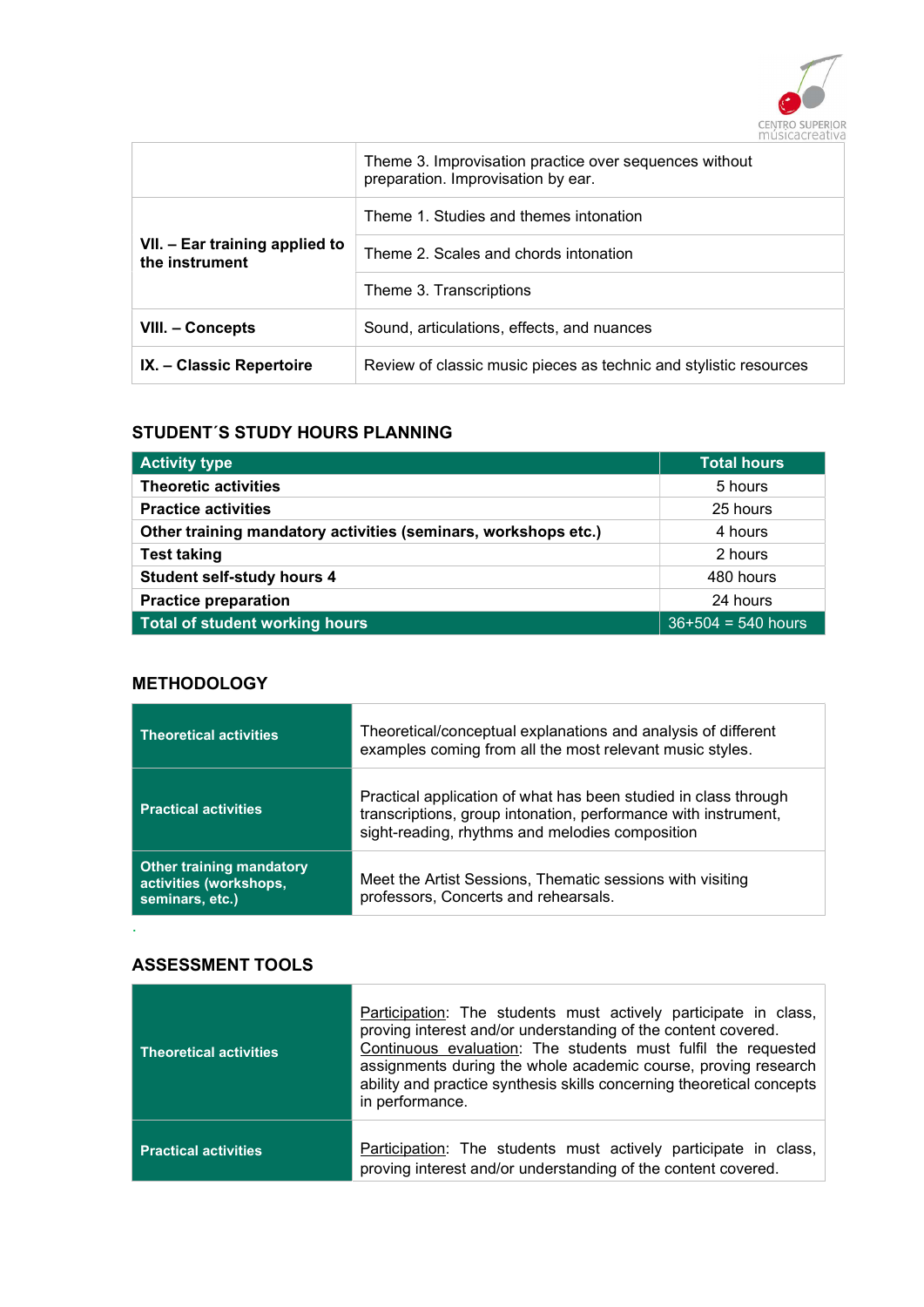

|                                                                                 | Continuous evaluation: The students must fulfil the requested<br>practical assignments during the whole academic course based on<br>to team-work dynamics and also prove writing and oral skills,<br>beside performing skills.           |
|---------------------------------------------------------------------------------|------------------------------------------------------------------------------------------------------------------------------------------------------------------------------------------------------------------------------------------|
|                                                                                 | Performance exams: The students must take at least two exams<br>during the academic course in order to show the practical skills<br>acquired and the practical assimilation of the course contents,<br>following the tests instructions. |
| <b>Other educational mandatory</b><br>activities (workshops,<br>seminars, etc.) | Participation: The students must actively participate in the different<br>relevant events as considered by the instructor or by the<br>coordinators.                                                                                     |

### EVALUATION CRITERIA

| <b>Theoretical activities</b>                                                   | To apply to the performance in a reasoned way, a conceptual/<br>theoretical framework and analyse consequently examples of the<br>most relevant music styles and the personal performing techniques                                            |
|---------------------------------------------------------------------------------|------------------------------------------------------------------------------------------------------------------------------------------------------------------------------------------------------------------------------------------------|
| <b>Practical activities</b>                                                     | To prove technical and performing skills through performing tests,<br>technical, reading at first sight and improvisation exercises that will<br>allow the identification of problematics and the improvement and<br>development of new tools. |
| <b>Other mandatory training</b><br>activities (workshops, seminars,<br>$etc.$ ) | To attend and actively participate in the relevant Events for their<br>education (Meet the artists sessions, invited professors sessions,<br>concerts and rehearsals)                                                                          |

## Grade determination system in continuous assessment

|                       | Grade percentage |
|-----------------------|------------------|
| Continuous assessment | 20%              |
| Mid-term exam         | 30%              |
| Final exam            | 50%              |
| Total                 | 100%             |

## Grade determination system in cases of loss of continuous assessment right

|            | <b>Grade percentage</b> |
|------------|-------------------------|
| Final exam | 80%                     |
| Total      | 80%                     |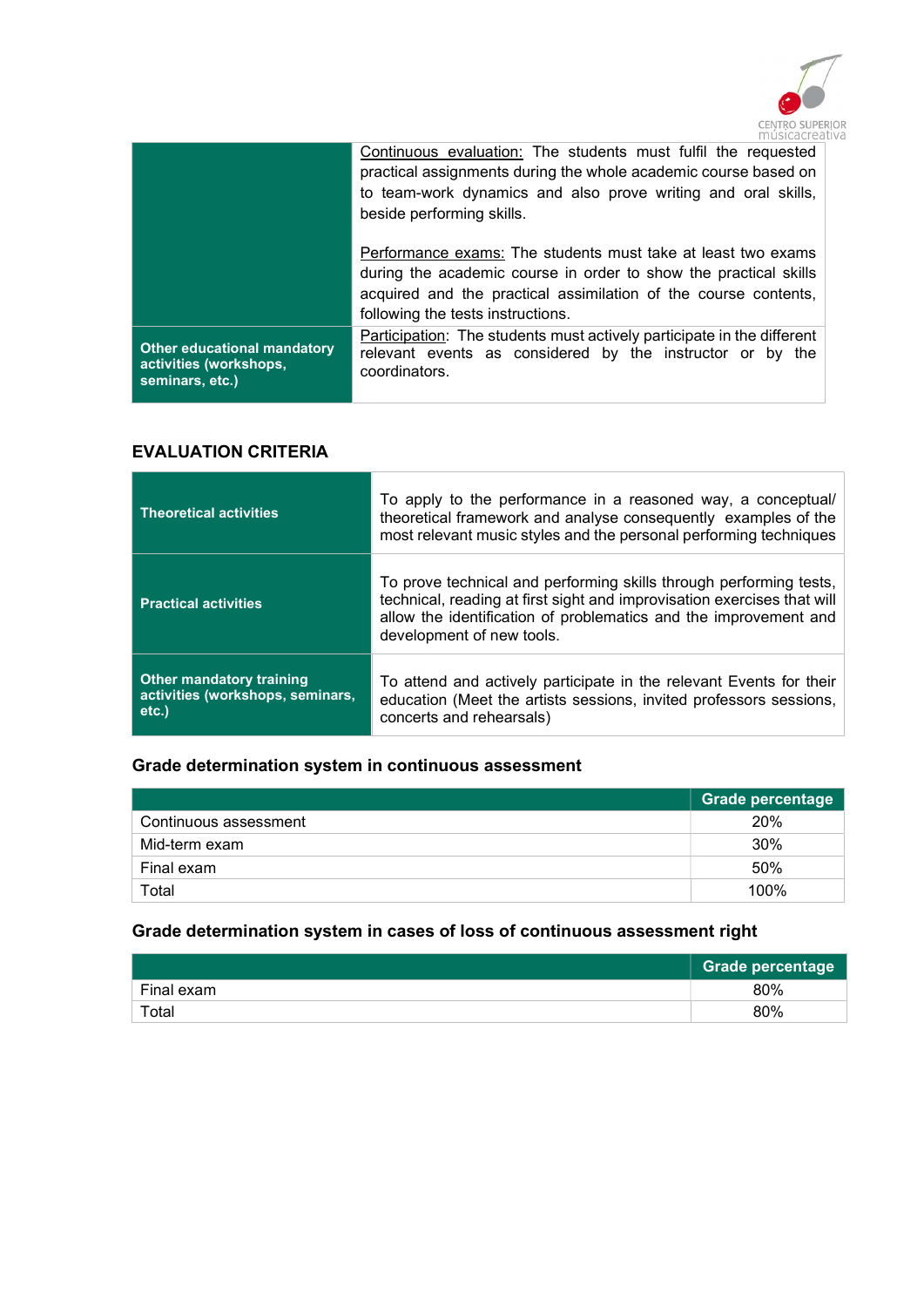

### Grade determination system for the extraordinary assessment call

|             | <b>Grade percentage</b> |
|-------------|-------------------------|
| Retake exam | 100%                    |
| Total       | 100%                    |

#### Grade determination system for students with disabilities

In principle, the grade determination system for students with disabilities will be carried out following the criteria set for the rest of the students, ensuring equal opportunities and conditions for all the students. However, if necessary, the instructor in charge will take into account the type of disability of the concerned student. Should the situation apply, the assessment conditions will be adapted in accordance to the limitations of the corresponding disability.

These considerations will be established once the concerned student enrols in the corresponding courses. For the official records, the student and/or the student representative will be requested to present the corresponding disability report for the official accreditation.

|                       | Grade percentage |
|-----------------------|------------------|
| Continuous evaluation | 20%              |
| Mid-term exam         | 30%              |
| Final exam            | 50%              |
| Total                 | 100%             |

### RESOURCES AND BIBLIOGRAPHY

### Campus online https://musicacreativa.classlife.education/

#### Bibliography

| <b>Tittle</b>    | Jazz theory resources Volume 1, 2 |
|------------------|-----------------------------------|
| <b>Author</b>    | Bert Ligon                        |
| <b>Publisher</b> | Hal-Leonard                       |
|                  |                                   |
| <b>Tittle</b>    | <b>Melodic Structures</b>         |
| <b>Author</b>    | Jerry Bergonzi                    |
| <b>Publisher</b> | <b>Advance Music</b>              |
|                  |                                   |
| <b>Tittle</b>    | Pentatonics                       |
| <b>Author</b>    | Jerry Bergonzi                    |
| <b>Publisher</b> | <b>Advance Music</b>              |

### Complementary bibliography

| <b>Tittle</b>    | Intermediate Jazz Conception |
|------------------|------------------------------|
| l Author         | Jim Snidero                  |
| <b>Publisher</b> | Advance music                |
|                  |                              |